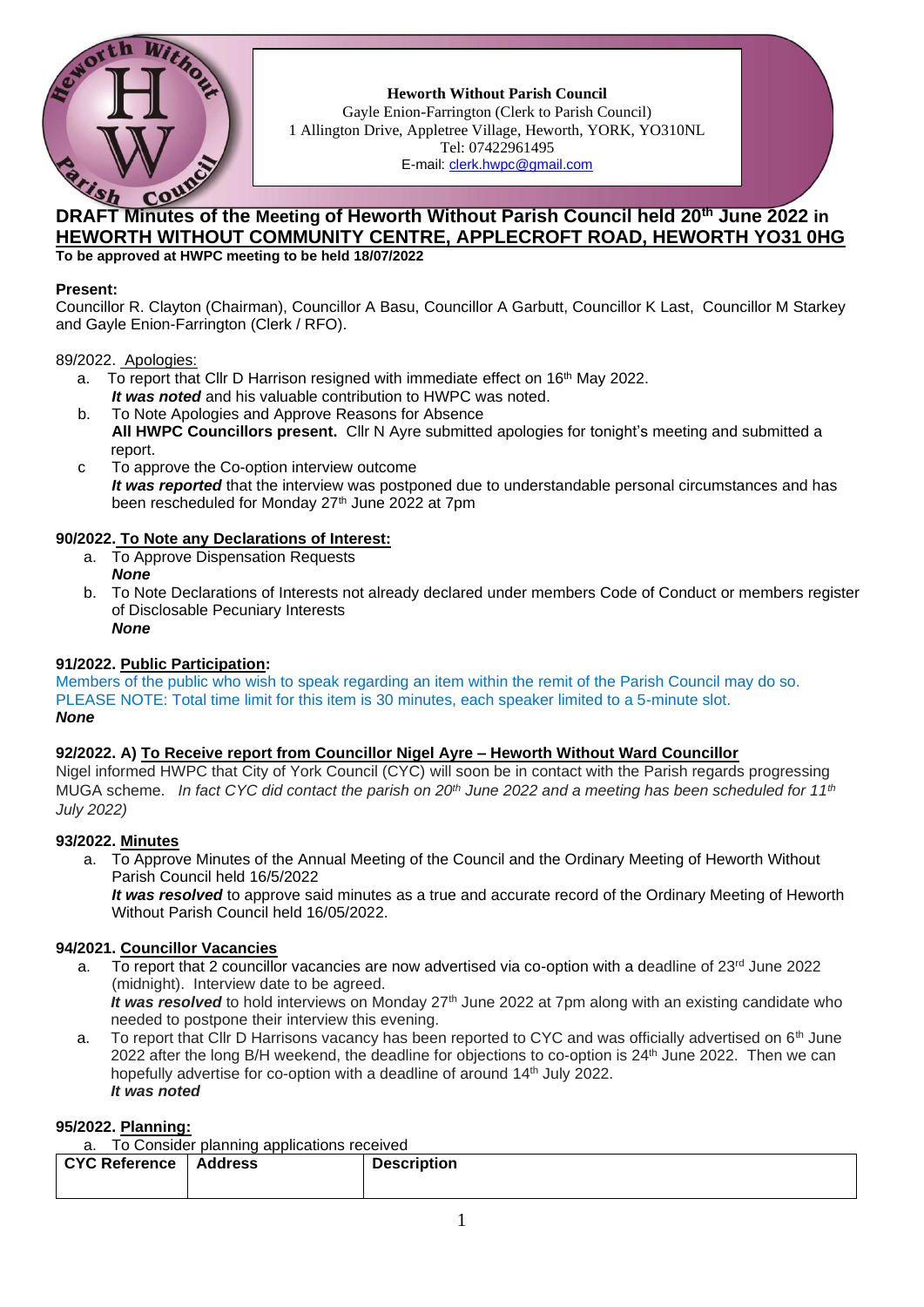| 22/01014/FUL | 123 Bad Bargain Lane<br>York YO31 0PF   | Change of use from single dwelling use class C3 to House in Multiple<br>Occupation use class C4<br>Without rejecting the application we wished to note our concerns: we<br>considered that there was inadequate parking for $6 -$ surely<br>excessive? - tenants; ditto, inadequate communal space for 6; that<br>the bike shed was insufficient; and that the site $-$ on a busy main<br>road, opposite a school and next to a busy SPAR shop was<br>inappropriate. |
|--------------|-----------------------------------------|----------------------------------------------------------------------------------------------------------------------------------------------------------------------------------------------------------------------------------------------------------------------------------------------------------------------------------------------------------------------------------------------------------------------------------------------------------------------|
| 22/01181/FUL | 2 Bramley Garth York<br><b>YO31 0NG</b> | Rear extension ground floor, side extension first floor, fenestration<br>changes, internal and external refurbishment<br>Approved                                                                                                                                                                                                                                                                                                                                    |

b. To Consider any other planning related issues **It was reported** that we had received approved planning for Ivy House Farm Stockton Lane York YO32 9UB For: Extension of outbuilding with new door/window openings

c. To Consider any planning enforcement issues

# *None*

- **96/2022. Finance:**
	- a. To Approve payments as detailed in Appendix 1

# APPENDIX 1

# **HEWORTH WITHOUT PARISH COUNCIL**

# **INVOICES TO BE PRESENTED FOR PAYMENT 20/06/2022**

| Invoices to be paid<br>after 20/06/2022    | <b>INVOICE DATE</b> | <b>SUPPLIERS VAT</b><br><b>REGISTRATION</b><br><b>NUMBER</b> |                                            | £         | Payroll is<br>NET pay |                              |
|--------------------------------------------|---------------------|--------------------------------------------------------------|--------------------------------------------|-----------|-----------------------|------------------------------|
| <b>Clerk Payroll</b>                       | 24/06/2022          |                                                              | wages                                      | £546.08   |                       |                              |
| Clerk Home<br>Working                      | 24/05/2022          |                                                              | Home working<br>allowance                  | £26.00    |                       |                              |
| <b>Clerk Mobile</b>                        | 25/05/2022          | 245719348                                                    | Plusnet monthly<br>SIM charge Now<br>by DD | £6.55     | inc VAT               | Paid by HWPC DD              |
| Groundsman                                 | 24/06/2022          |                                                              | wages                                      | £195.40   |                       |                              |
| Packlock and<br>Chain for Jubilee<br>Event | 20/05/2022          | GB190023639                                                  | Packlock and<br>Chain for Jubilee<br>Event | £20.98    | inc VAT               |                              |
| K Heels                                    | 29/04/2022          |                                                              | Repairs to ride on<br>tractor / mower      | £182.95   | no VAT                | Paid 27/5 as late<br>invoice |
| Playscheme                                 | 17/06/2022          | 991261114                                                    | Playschme<br>Quarterly<br>Inspection       | £330.00   | inc VAT               |                              |
| <b>Community Centre</b>                    | 05/04/2022          |                                                              | Room Hire for<br>meetings                  | £100.00   | no VAT                |                              |
| Move It/ York<br>Services Ltd              | 06/06/2022          | GB190023639                                                  | Install Plaque                             | £70.00    | no VAT                |                              |
| Amazon                                     | 08/06/2022          | GB306483116                                                  | Ink Cartridges                             | £90.66    | inc VAT               |                              |
| Amazon                                     | 08/06/2022          | GB296501485                                                  | <b>Grass Seed</b>                          | £12.99    | inc VAT               |                              |
| Amazon                                     | 08/06/2022          | GB727255821                                                  | Wood Preserver                             | £8.49     | inc VAT               |                              |
| PAYE Form 32 /<br>ΝI                       | 15/06/2022          |                                                              | PAYE Form 32 / NI                          | £292.20   |                       |                              |
| <b>TOTAL</b>                               |                     |                                                              |                                            | £1,882.30 | Total                 |                              |

#### **CASH BOOK MONTH 2 MAY 2022-2023 INCOME**

| <b>DATE</b>      | <b>VAT REFUNDS</b> | <b>ALLOTMENT</b><br><b>RENT</b> | <b>BANK INTEREST</b> | <b>PARKS/OPEN</b><br><b>SPACES</b> | GEN.<br>ADMIN. | <b>TOTAL</b> |   |
|------------------|--------------------|---------------------------------|----------------------|------------------------------------|----------------|--------------|---|
|                  | 0.00               | 0.00                            | 0.00                 | 0.00                               | 0.00           | 0.00         |   |
| Precept          |                    |                                 |                      |                                    |                |              |   |
| 2022/2023<br>1st |                    |                                 |                      |                                    |                |              |   |
| Payment CYC      | 0.00               |                                 |                      |                                    | 10907.50       | 10907.50     | В |
| <b>TOTALS</b>    | 0.00               | 0.00                            |                      |                                    | 10907.50       | 10907.50     |   |
| C/FWD            | 0.00               | 0.00                            | 0.00                 | 0.00                               | 10907.50       | 10907.50     |   |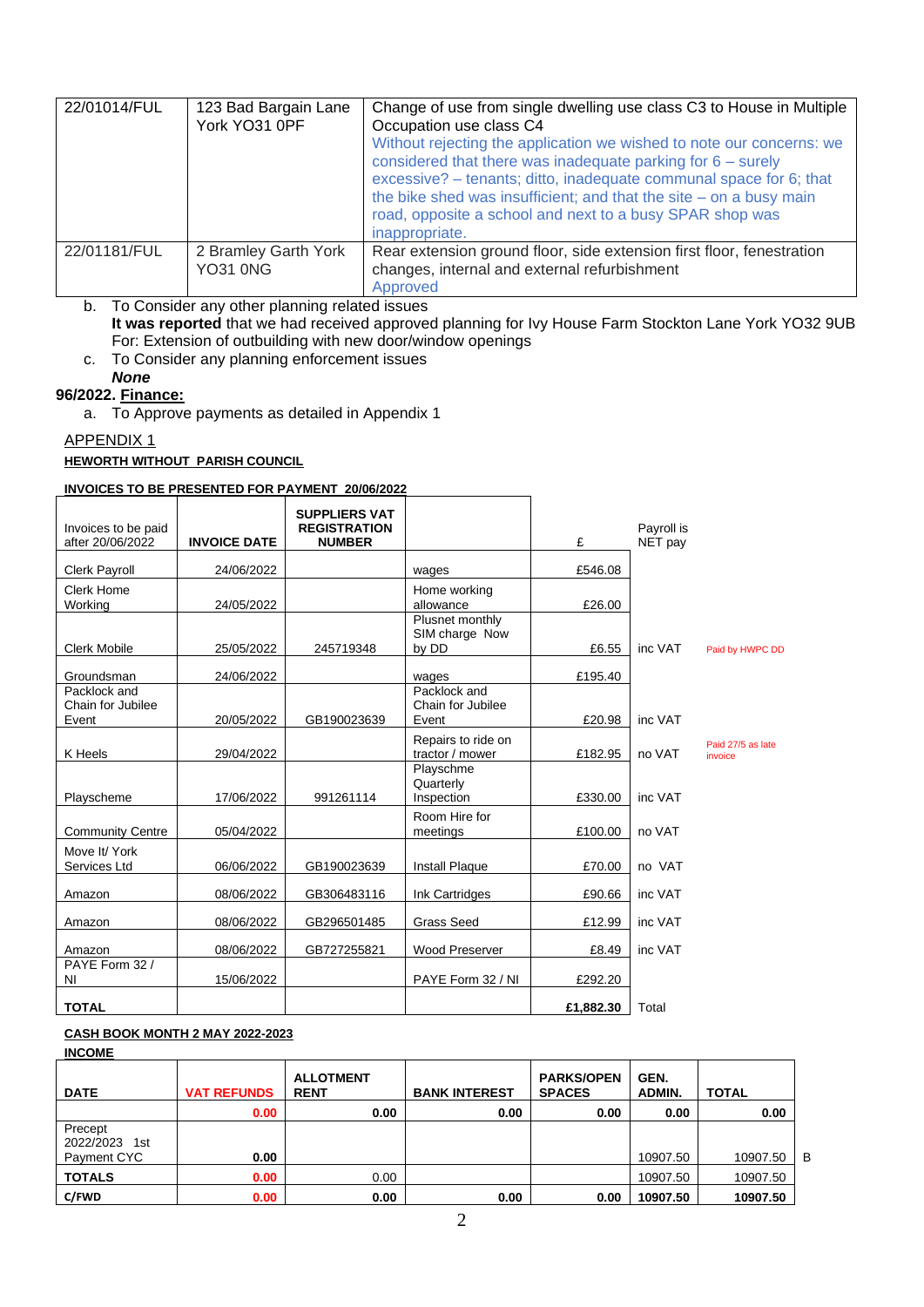*It was resolved to* settle all above accounts with immediate effect. Invoices checked and approved by Councillor R. Clayton and all Councillors agreed. It was agreed that Cllr R Clayton will be the second signatory for the bank payments and to train Cllr M Starkey before the July meeting.

- **a.** To Approve Financial Accounts in Cash Book & Income and Expenditure to 31<sup>st</sup> May 2022 It was resolved to approve Financial Accounts in Cash Book & Income and Expenditure to 31<sup>st</sup> May 2022
- **b.** To Approve Bank Reconciliation Statement to 31<sup>st</sup> May 2022 It was resolved to approve Bank Reconciliation Statement to 31<sup>st</sup> May 2022
- **c.** To Approve Budget Monitoring of Income and Expenditure up to 31st May 2022, against this year's budget. *It was resolved* to approve Budget Monitoring of Income and Expenditure up to 31st May 2022
- d. To report progress with the Barclays Bank Mandate change in order to add Cllr A Basu to the authorised signatory list.

*It was noted* that progress is underway and the forms will be signed after tonight's meeting.

# **97/2022. Heworth Without Parish Council Administration / Events:**

- a. To appoint a Digital Media Councillor
- *It was resolved* for Cllr A Basu to be appointed Digital Media Councillor.
- b. To report on York Knights Event on the Playing Fields which took place 30<sup>th</sup> May 2022 to create a free event for the community with inflatable fun during the May Half Term holidays, which was funded by HWPC and HW Ward.

*It was reported* that approx. 50 children under 10 years enjoyed themselves. No children attended for the sessions aimed at older children. This needs noting for future activities.

- c. To consider any updates from York City Football Club Event on the Playing Fields during the summer holidays for 3 sessions (25th July, 1st and 8th August between 10am and 12:30pm are provisional dates) at a cost of £1479 for 3 half days, HWPC and HW Ward to split the cost 50/50 to create this community children's sport event during the summer holidays. Should this prove successful we may budget for 5 or 6 next year. *It was resolved* to agree the dates and councillors to attend if possible.
- d. To report on the Jubilee Sunday Picnic event which took place on Sunday  $5<sup>th</sup>$  June 2022 *It was reported* as a success despite weather. Councillor R Cook, on his final appearance in that role, discoursed to the multitude on the subject of the Jubilee Wood. The Barbarellas were personally thanked, as was Jonathan Dent from St Nicks.
- e. To report progress on the Heworth Local History project proposed by Councillor Asha Basu. *It was noted* to hold this item until more Councillors are co-opted onto HWPC.
- f. To report that the "Caution Pedestrians" signage for the Community Centre entrance has been installed by HWPC. However, it was vandalised within 2 days. The Community Centre have ordered an additional sign that they are paying for.

*It was noted* and liaisons with PCSO took place due to a number of recent acts of ASB and vandalism.

# **98/2022. Heworth Without Parish Council Policies and Documentation**

a. To Consider any other Heworth Without Parish Council Policies and Documentation issues *None this month*

#### **99/2022. To Consider Issues Relating to Parish Assets and Open Spaces a. Stray Road play area**

 $i)$  To consider the quotes for a replacement Ride on lawnmower. Dave Meigh (CYC) has confirmed that should we purchase a replacement this financial year, it can be added to our double taxation claim next year as a legitimate expense.

*It was resolved* that after reviewing 4 quotes it was agreed to purchase the husqvarna R214T with a 103cm cutting deck at £3300 inc VAT

*It was resolved* to pay Groundsman D Morrod £50 for his time and to cover his fuel for travelling 74miles (@45ppm) to research the ride on lawnmower.

ii) To consider the Quarterly Operational Play Area Inspection report and approve quote for any necessary remedial repairs.

*It was resolved* to appoint Playscheme to complete the repairs using the revised quote of £1780.80 inc VAT. The Council expressed its gratitude to its Clerk for her strenuous and successful efforts in reducing this quotation and bill.

*It* was resolved that York Signs Express will provide the Gym signage £68 ex VAT and installation as per their quote of £120 ex vat. (This would include the fixings).

Special thanks to Groundsman D Morrod for his work in significantly reducing the work to be carried out by Playscheme.

iii) To report matters relating to Stray Road Play Area *None*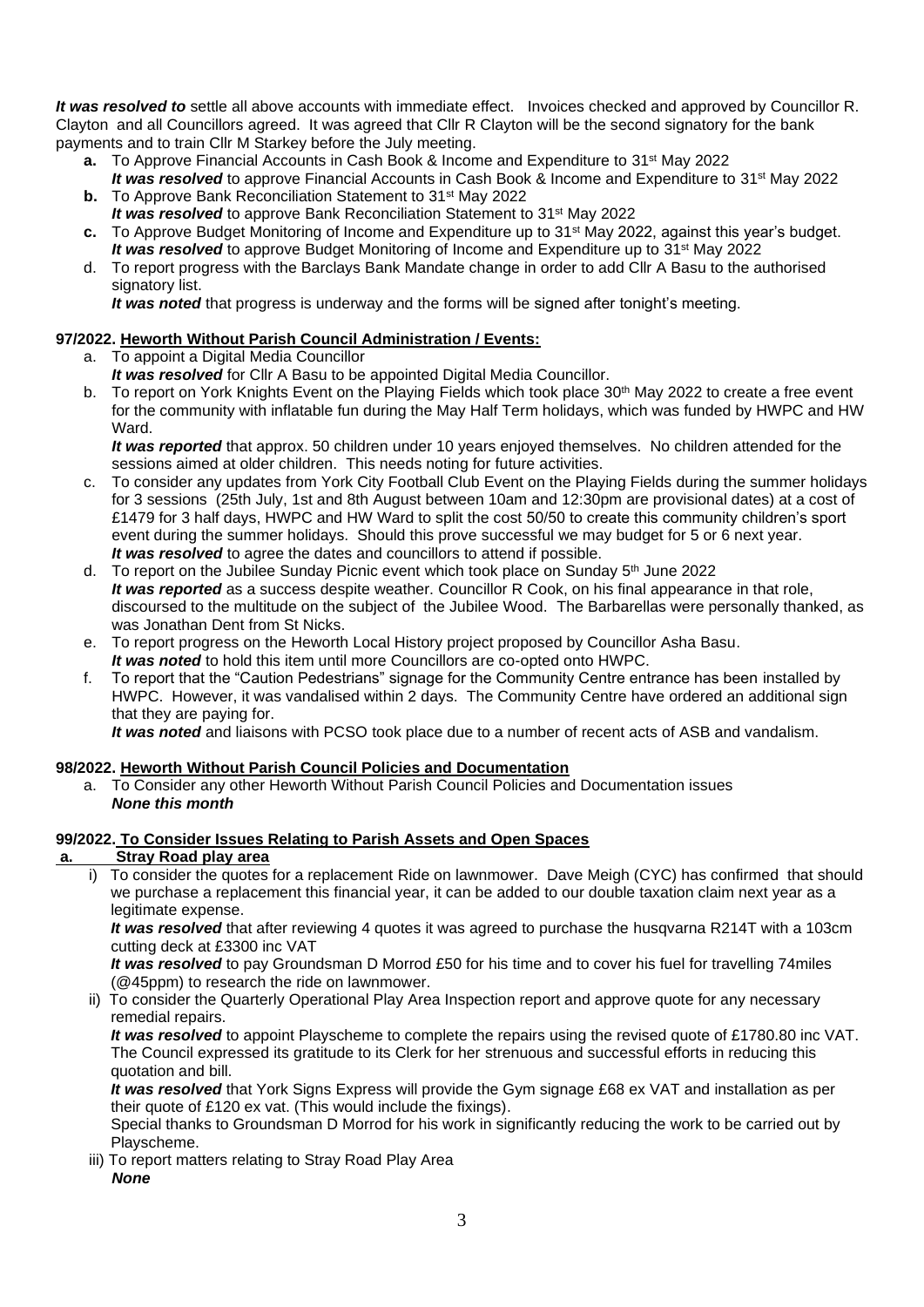# **b. Stray Road Playing field, Jubilee wood and wildflower meadow**

 i) To Report on other matters relating to Playing field, Jubilee wood and wildflower meadow *It was reported* that the far corner between Jubilee Wood and the Allotments is being destroyed on a regular basis. *It was resolved* for D Morrod to build up the corner again. *It was reported* that we need to review the litter picking rota. *It was resolved* that Cllr A Basu and Cllr K Last will be litter trained (for insurance purposes) this week and have joined the rota. *It was reported* that the Queens Green Canopy was vandalised within hours of being installed as well as general anti-social behaviour. *It was resolved* to implement various solutions recommended by PCSO.

# **c. Open Spaces and other assets**

To report matters relating to our open spaces and assets. *None*

## **d. HWPC Allotments**

i) To report matters relating to Stray Road Allotments.

*It was reported* that 1 x Tenant has vacated their plot (he did not require his deposit refunding) and a new tenant will be joining soon

### **100/2022. Employment and Training:**

a. To Consider any current employment/training related issues *It was reported* that the Clerk gave an update on her CiLCA course.

# **101/2022. Councillor Activities -To Receive Reports from Councillors who have attended recent training events and meetings**

### *None*

# **102/2022. To Consider Highway/Transport Issues:**

- a) To Report progress with HWPC's involvement in the Community Speed Watch initiative *On hold at the moment.*
- b) To Note any further highway issues. *None*

### **103/2022. Policing and Security Matters:**

a. To Consider Neighbourhood Policing Team Report *It was reported* that HWPC had 4 incidents this month that required the police. 2 were linked to ASB within the Play area and the vandalism of 30 tree saplings.

*It was reported* that the 2 individuals were caught who vandalised the saplings and they have submitted individual hand written letters of apology to HWPC.

*It was resolved* to accept these letters and to view them sympathetically in the hope that valuable lessons had been learnt.

b. To report that the Clerk and some HWPC Councillors met with PCSO Matthew Mason on 5<sup>th</sup> June 2020 to discuss recent ASB and Vandalism within the Playarea, Jubilee Wood, Allotments and Community Centre areas.

### *It was noted*

- c. To Consider suggestions / advice by NY Police PCSO's regarding recent ASB and Vandalism within the Playarea, Jubilee Wood, Allotments and Community Centre areas.
	- *It was resolved* to act upon their several related recommendations.
- d. To Consider any further policing and/or security related issues *None*

### **104/2022. Correspondence:**

a. To Consider Correspondence to the clerk received not specifically dealt with on this agenda *It was reported* that a member of Public reported that the Ashley Park Crescent sign has been rotated 90 degrees and Clerk also noticed that the Horse sign still needed rotating 180 degrees. Both have been reported to CYC via Cllr Nigel Ayre

It was reported that further to a request made on facebook regarding the RADAR gate entrance at the play area, the Clerk met with the individual on 16<sup>th</sup> June 2022 and some suggestions were made. Quotes were obtained and fabrication by York Services Ltd will fabricate a hook and adjust one of the gate metal beams to fit a hand through and get rid of any sharp edges for £450.

*It was resolved* to proceed with these alterations and for the Clerk to contact York Disability Forum to come and do a survey of suitability afterwards.